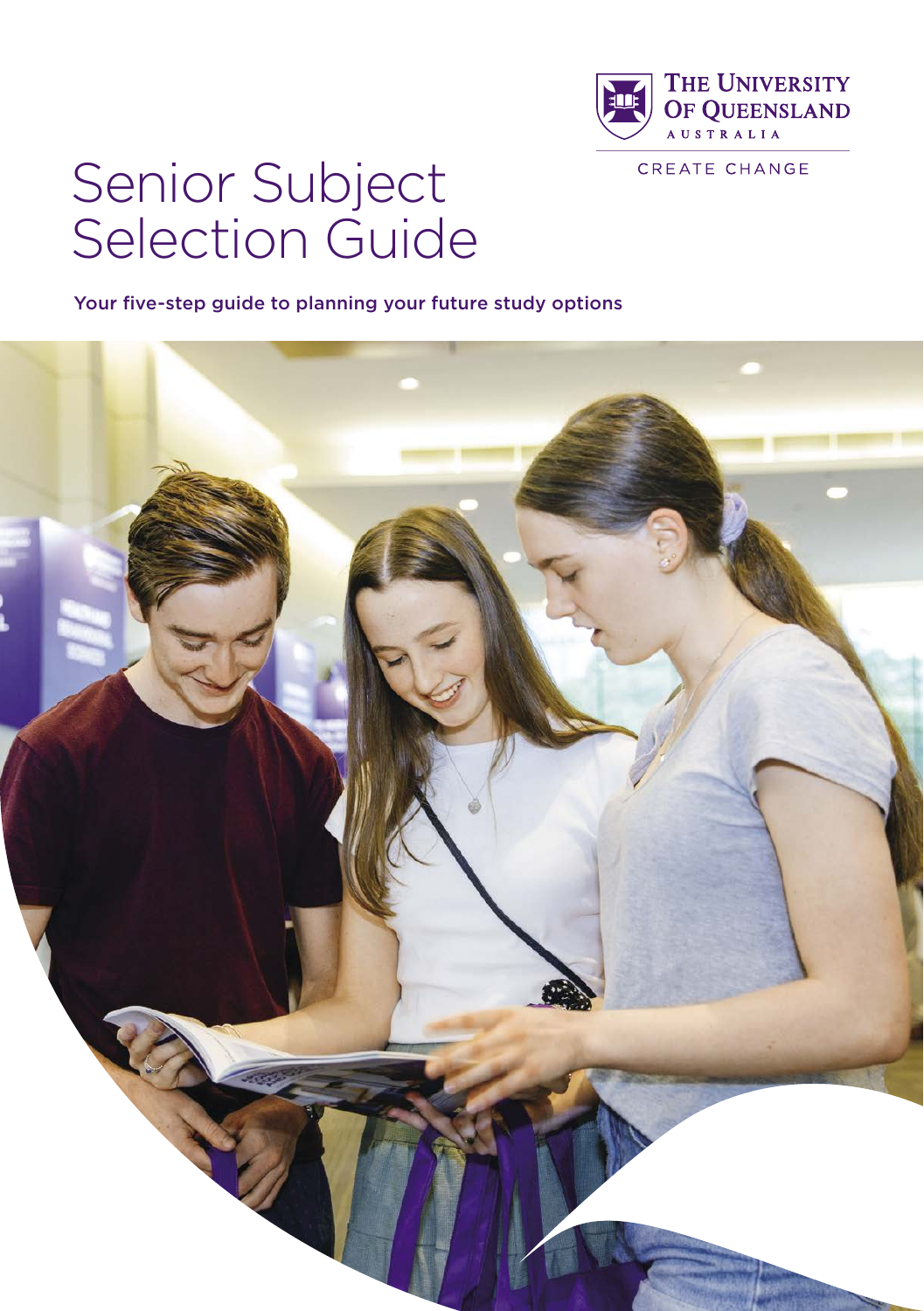# Explore your future study options **STEP** 1

You might know exactly what you want to study at university, or you might not know at all. If you're not sure what you want to study, start by thinking about what subjects you enjoy at school, and what things you're interested in. This table is a great starting point to help you decide what university programs might align with your interests.

| I want to                              |                                                                                                                                                                                                                                                                                                                                                                                                                                         | I'm really good at<br><b>Computers, Science and Numbers</b>                                                                                                                                                                                                       | I'm really good at<br>Pictures, Words and Being Creative                                                                                                                                                                               |                                                                                                                                                                                                                          |  |  |  |
|----------------------------------------|-----------------------------------------------------------------------------------------------------------------------------------------------------------------------------------------------------------------------------------------------------------------------------------------------------------------------------------------------------------------------------------------------------------------------------------------|-------------------------------------------------------------------------------------------------------------------------------------------------------------------------------------------------------------------------------------------------------------------|----------------------------------------------------------------------------------------------------------------------------------------------------------------------------------------------------------------------------------------|--------------------------------------------------------------------------------------------------------------------------------------------------------------------------------------------------------------------------|--|--|--|
| <b>Explain things</b><br>to others     | - Advanced Science<br>- Biotechnology<br>$\frac{1}{2}$<br><b>Clinical Exercise</b><br>Physiology<br>- Computer Science<br>$\equiv$<br>Dental Science<br>- Economics<br>$\overline{\phantom{0}}$<br>Education<br>$\overline{\phantom{0}}$<br>Engineering                                                                                                                                                                                 | - Health Sciences<br>- Information<br>Technology<br>Medicine<br>- Pharmacy<br>- Politics, Philosophy<br>and Economics<br>- Psychological Science<br>- Science                                                                                                     | - Advanced<br><b>Humanities</b><br>$\overline{a}$<br>Arts<br>$\overline{a}$<br>Communication<br>Education<br>Health, Sport and<br>$\overline{\phantom{0}}$<br>Physical Education<br>- International<br>Hotel and Tourism<br>Management | - Journalism<br>- I aw<br>Nursing<br>Occupational Therapy<br>- Politics, Philosophy<br>and Economics<br>- Social Science<br>- Social Work<br>Speech Pathology<br>$\overline{\phantom{a}}$<br><b>Western Civilisation</b> |  |  |  |
| Use money<br>wisely                    | - Advanced Business<br>- Advanced Finance<br>and Economics<br>- Agribusiness<br>- Business<br>Management                                                                                                                                                                                                                                                                                                                                | - Commerce<br>- Economics<br>- Mathematics<br>- Science                                                                                                                                                                                                           | - Advanced Business<br><b>Business</b><br>Management<br>- Criminology and<br>Criminal Justice                                                                                                                                          | - International Studies<br>Politics, Philosophy<br>and Economics                                                                                                                                                         |  |  |  |
| Help the<br>environment<br>and animals | <b>Advanced Science</b><br>- Agribusiness<br>- Agricultural Science<br>- Computer Science<br>- Engineering<br>- Environmental<br>Management<br>- Environmental<br>Science<br>- Equine Science                                                                                                                                                                                                                                           | - Health Sciences<br>- Information<br>Technology<br>- Politics, Philosophy<br>and Economics<br>- Science<br>- Veterinary Science<br>- Veterinary Technology<br>- Wildlife Science                                                                                 | Environmental<br>Management<br>Law<br>$\overline{\phantom{0}}$<br>Regional and Town<br>Planning                                                                                                                                        | - Social Science<br>- Wildlife Science                                                                                                                                                                                   |  |  |  |
| Be creative                            | - Advanced Business<br>- Health Sciences<br>- Architectural Design<br>- Information<br>$\overline{\phantom{0}}$<br>Technology<br>Computer Science<br>Dentistry<br>- Mathematics<br>$\sim$<br>- Education<br>- Psychological Science<br>$\overline{\phantom{0}}$<br>Engineering<br>- Exercise and<br><b>Nutrition Science</b>                                                                                                            |                                                                                                                                                                                                                                                                   | - Advanced Business<br>- Advanced<br><b>Humanities</b><br>- Architectural Design<br>- Arts<br><b>Business</b><br>$\overline{\phantom{0}}$<br>Management<br>- Communication<br>- Design                                                 | - Education<br>- Information<br>Technology<br>- Journalism<br>- Law<br>- Music<br>- Regional and Town<br>Planning                                                                                                        |  |  |  |
| Make and<br>build things               | - Architectural Design<br>- Biotechnology<br>$\bar{\phantom{a}}$<br>Computer Science<br>$\overline{\phantom{0}}$<br>Dentistry                                                                                                                                                                                                                                                                                                           | - Engineering<br>- Information<br>Technology<br>- Pharmacy                                                                                                                                                                                                        | - Architectural Design<br>- Arts<br>- Design                                                                                                                                                                                           | Engineering<br>Health, Sport and<br>Physical Education                                                                                                                                                                   |  |  |  |
| Help others                            | - Advanced Business<br>- Advanced Finance<br>and Economics<br>- Biomedical Science<br>- Biotechnology<br>$\overline{\phantom{a}}$<br><b>Clinical Exercise</b><br>Physiology<br>- Commerce<br>$\overline{\phantom{a}}$<br>Computer Science<br>Dental Science<br>$\sim$<br>$\overline{a}$<br>Economics<br>$\overline{\phantom{0}}$<br>Education<br>$\overline{\phantom{0}}$<br>Engineering<br>- Exercise and<br><b>Nutrition Sciences</b> | - Exercise and Sport<br><b>Sciences</b><br>- Information<br>Technology<br>- Health Sciences<br>- Medicine<br>- Midwiferv<br>- Nursing<br>- Occupational Therapy<br>- Pharmacy<br>- Physiotherapy<br>- Politics, Philosophy<br>and Economics<br>- Speech Pathology | - Arts<br>- Business<br>Management<br>- Criminology and<br>Criminal Justice<br>Education<br>- Health Sciences<br>- International<br>Hotel and Tourism<br>Management                                                                    | - International Studies<br>- Law<br>- Occupational Health<br>and Safety Science<br>- Politics, Philosophy<br>and Economics<br>- Psychological Science<br>- Social Science<br>- Social Work                               |  |  |  |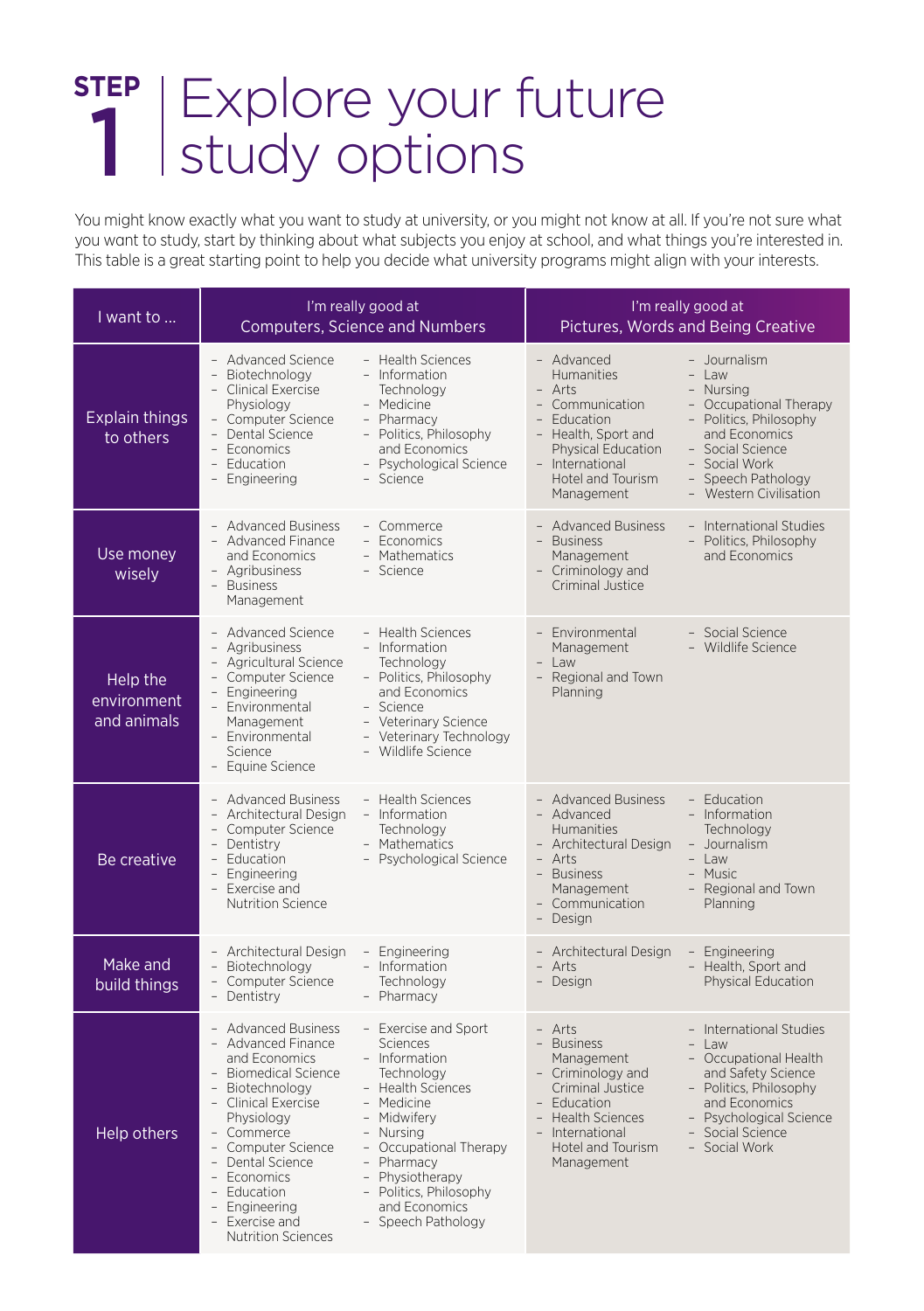# What does it mean? **STEP** 2

Universities use lots of different terms that you may not have heard before. Here are some of the ones you might come across as you start thinking about what you'll study.

#### **Prerequisites**

Prerequisites are subjects you need to have completed before you can start studying at UQ. Undertaking these subjects prepares you to succeed in your chosen degree and the easiest way to complete them is as part of Year 11 and 12.

Every degree at UQ requires Year 12 English or Literature (or equivalent). Some degrees also have additional requirements, such as an audition or aptitude test, which are detailed in the footnotes of Step 3.

## Majors and minors

A major is a section of your degree where you focus on a particular area. Not all degrees offer majors, some offer a handful, and some offer a wide range. Other options include dual majors, which let you study two separate majors; an extended major, which goes into more depth; and minors, which are shorter than majors and can be studied alongside a major or extended major. To see what majors and/ or minors are available for the programs you're interested in, visit the Future Students website.

**Website** [future-students.uq.edu.au](http://future-students.uq.edu.au)

#### Dual program

A dual program lets you study two bachelor's degrees at the same time, and in a shorter period than if you were studying them separately. This means you can study several areas of interest at once, gaining extra knowledge and skills to give you a competitive edge in the workforce. To apply



for UQ dual programs, you need to satisfy subject prerequisites and entry score requirements for both programs. To find out what dual programs are available, visit the Future Students website.

**Website** [future-students.uq.edu.au](http://future-students.uq.edu.au)

## Admission pathways

If you don't get into your dream progam straight away, don't despair. There are many pathways to UQ.

If your ATAR needs to be improved, you can study a related program at UQ as a pathway. Depending on your academic performance, your new entry rank could be significantly higher than your previous rank. If you're missing a prerequisite, you can also include it in your pathway program to avoid the need for separate bridging studies.

If you have not qualified for an ATAR, UQ College also offers bridging courses to help you meet your prerequisites or gain an entry score.

For more information on admission pathways, contact UQ Admissions.

| Phone   | $(07)$ 3365 2203          |
|---------|---------------------------|
| Email   | admissions@ug.edu.au      |
| Website | bit.ly/admission-pathways |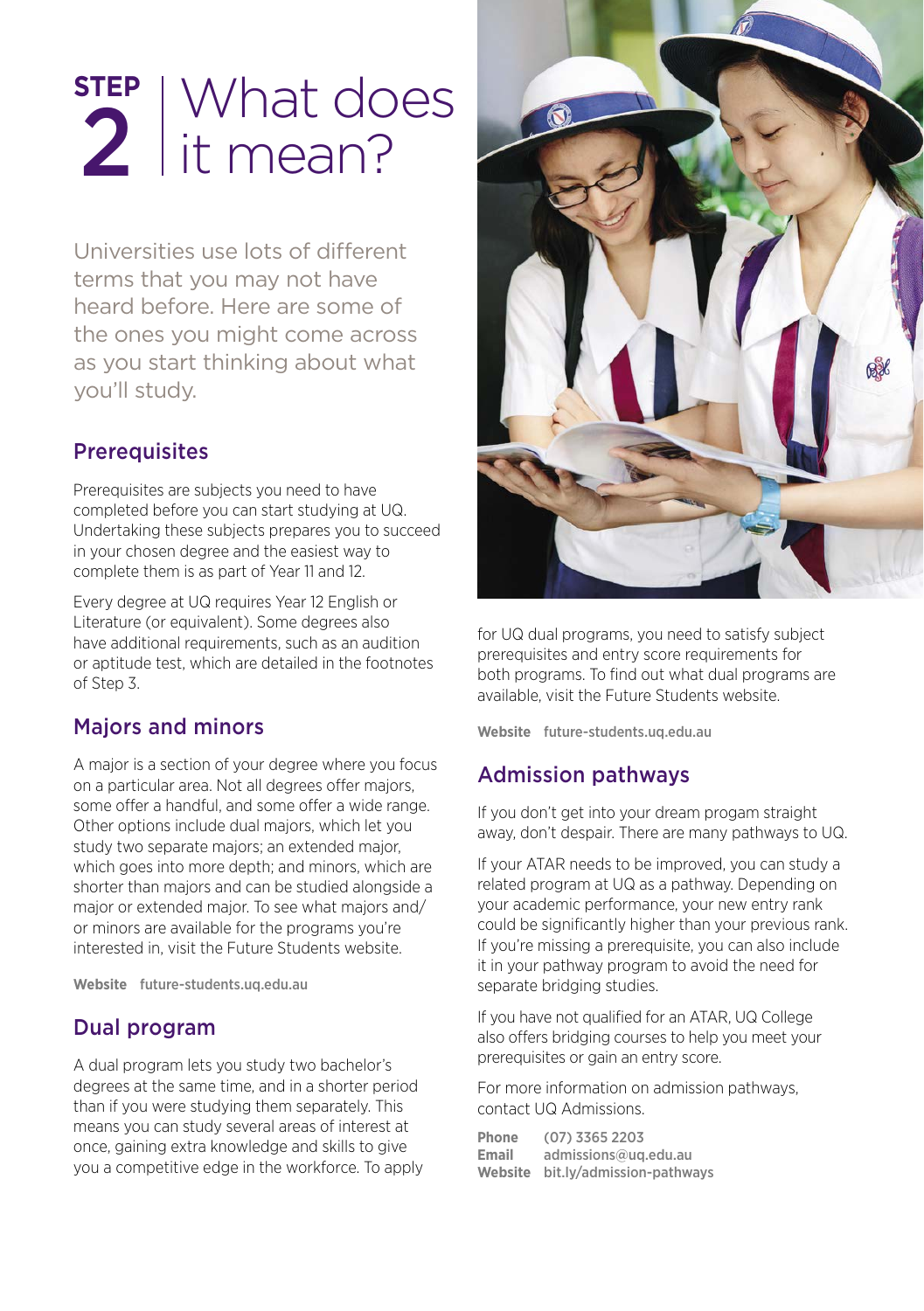

# Discover your UQ program options **STEP** 3

Now that you've explored the areas you're interested in, learn more about the exciting programs you can study at UQ, and what prerequisites you need to complete.

#### Explore your choices

Every degree has at least one prerequisite subject you need to complete before you enrol in the degree. This helps you develop the background knowledge you need to succeed in the program.

Some courses are compulsory, which means you have to complete these before you start your degree. English/Literature is compulsory for all UQ degrees, and some degrees have other compulsory subjects as well.

 $\mathbb{C}\cdots\mathbb{C}$  Some programs will give you a choice of subjects to complete. For instance, you might need to complete one science subject, but you can choose whether you study Biology, Chemistry or Physics. The Bachelor of Advanced Science (Honours) has specific requirements – please see footnote ^ below.

R A few programs have subjects that are recommended but not compulsory. You don't have to complete these subjects to gain entry to the degree, but it will help with your prior knowledge.

Finally, certain degrees have more detailed prerequsites, such as an audition. See the footnotes below to find if these apply to the degree you're interested in.

will need to sit the GAMSAT, have completed two university subject prerequisites (or equivalent prior studies), participate in multiple mini interviews in the year of application and have achieved the required Grade Point Average in your undergraduate degree.

<sup>\*</sup> You will also need to complete an audition. For an audition to be at a competitive standard, the repertoire performed should be comparable to Australian Music Examinations Board (AMEB) Grade 7. \*\* You will also need to submit a teacher entry statement regarding your

non-academic abilities – refer to the QTAC website. \*\*\* This program is only offered as a dual program with Arts, Business

Management, Mathematics, Music (Honours) or Science. You must meet the entry requirements for the non-education degree and submit a teacher entry statement regarding your non-academic abilities – refer to the QTAC website. x You will also need to sit the University Clinical Aptitude Test (UCAT). xx Provisional entry: you will need to sit the University Clinical Aptitude Test

<sup>(</sup>UCAT ANZ), achieve an ATAR of 95.00 (or equivalent) and participate in multiple mini interviews (MMIs) in the year of application. You will also need to have completed two university subject prerequisites and achieved the required Grade Point Average in your undergraduate degree at UQ. Graduate entry: this option is for applicants who are not school leavers and have completed their undergraduate degree at any university. You

<sup>+</sup> Provisional entry: If you are made an offer, you will need to nominate your first degree. You will only be offered your nominated first degree if you have completed the necessary prerequisites.

<sup>^</sup> The prerequisites for the Bachelor of Advanced Science (Honours) are English/Literature, Mathematical Methods, plus two of Agricultural Science, Biology, Chemistry, Earth Science, Physics and Specialist Mathematics (at least one of which must be Chemistry or Physics). ^^ You will also need to complete a Situational Judgement Test (SJT)

regarding your non-academic abilities.

<sup>~</sup> Where a prerequisite for any program is listed as Mathematical Methods, Specialist Mathematics will also be accepted in lieu.

<sup>~~</sup> Earth and Environmental Science is an acceptable pre-requisite.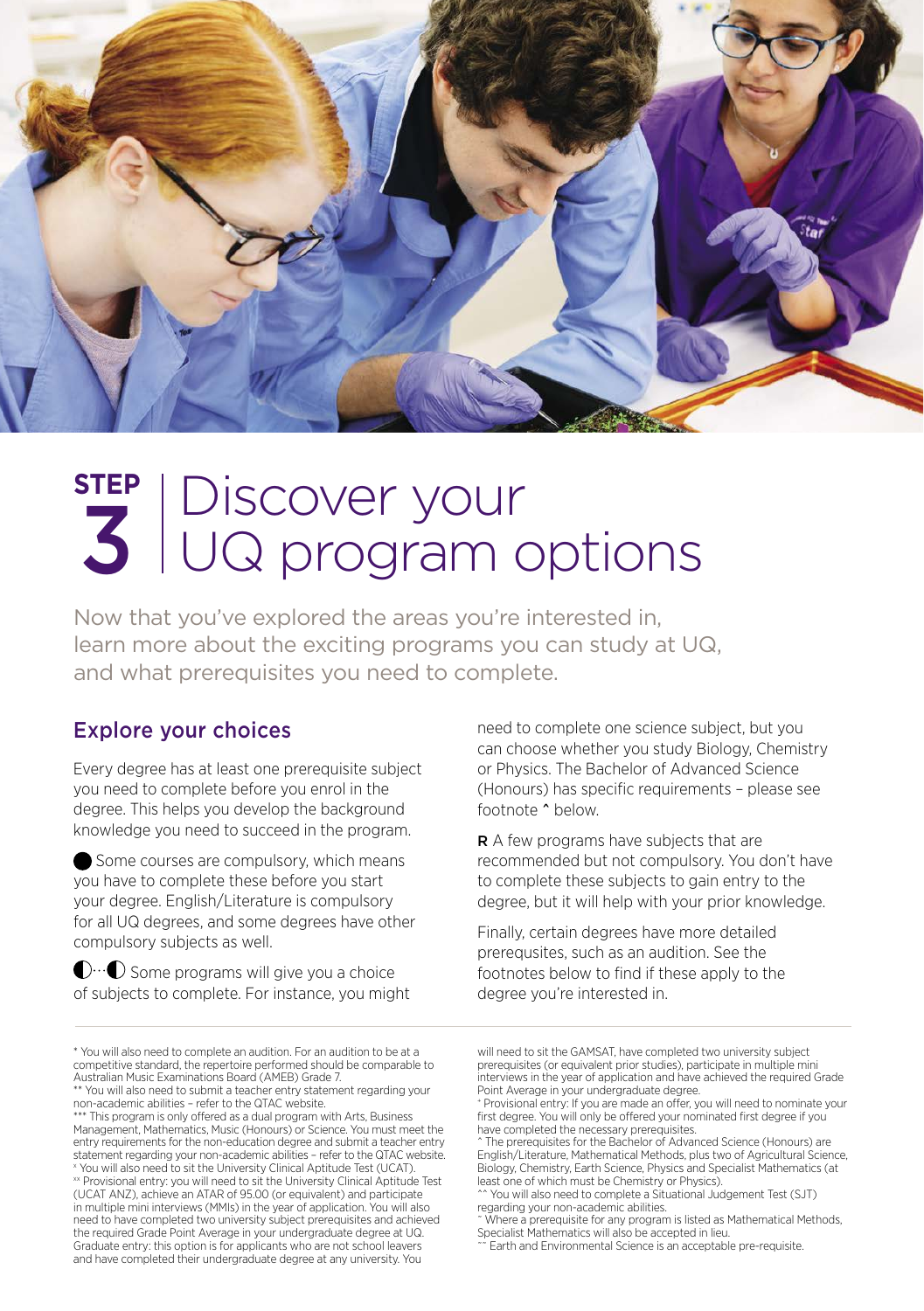# Make a plan for your future **STEP** 4

Name:

•

• •

•

Take a moment to think about your current high school subjects and list the subjects you enjoy the most.

Using the table in Step 1 and the UQ programs listed in Step 3, identify potential UQ programs that you may be interested in studying.

To be eligible to apply for these programs, list below the subjects that you will need to complete in Years 11 and 12.

| • English / Literature |
|------------------------|
|                        |
|                        |
|                        |
|                        |
|                        |

Step 5 outlines some of the resources available to you. List two useful actions you can take to help choose the program that is just right for you.

By completing this five-step guide, you'll be on your way to achieving your goal of a fulfilling career in: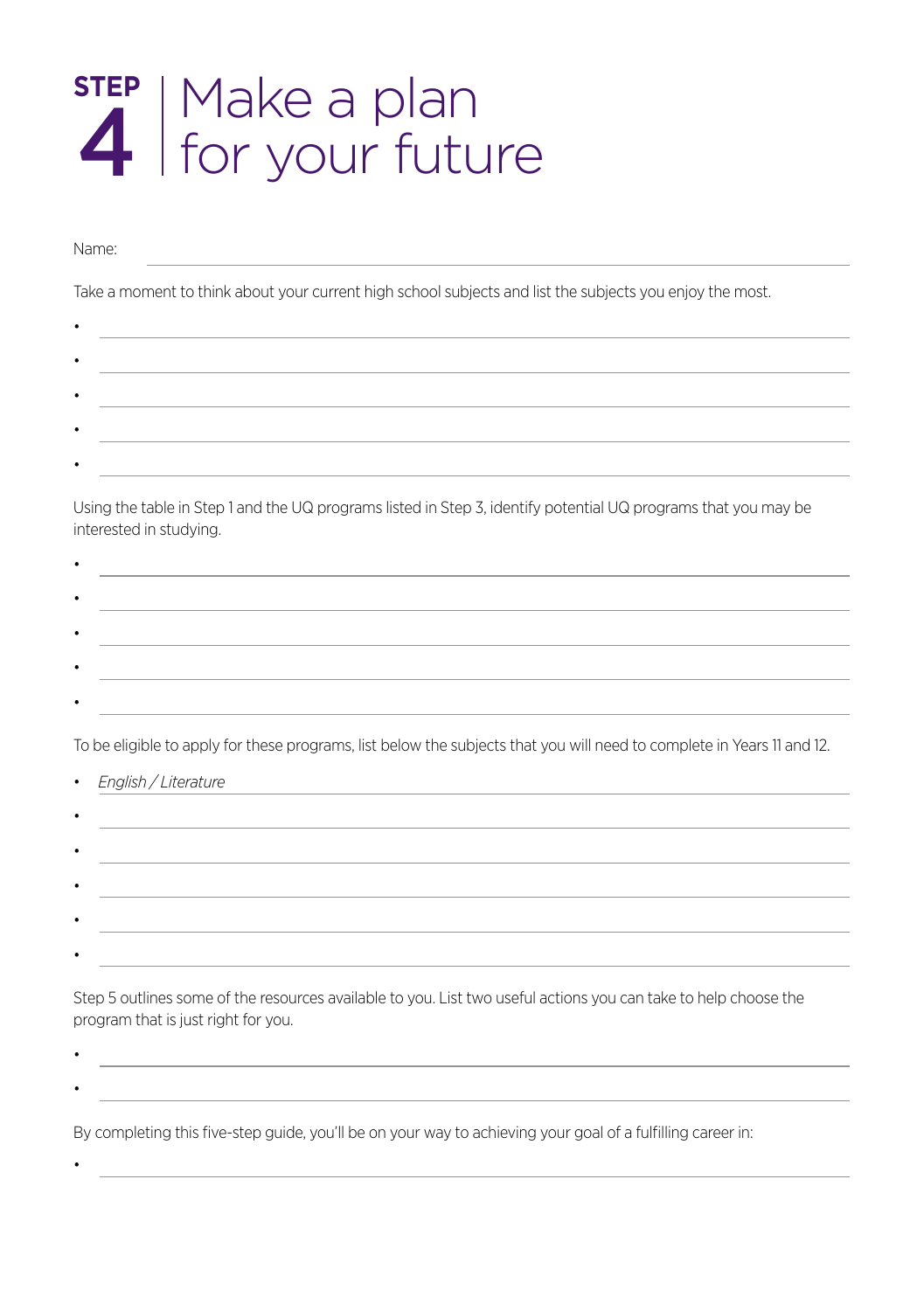# Explore your future at UQ **STEP** 5

#### Campus tours

Visit UQ to see what our campus lifestyle has to offer. You can book a guided tour of the St Lucia campus, or if you prefer to do your own thing, download our Walking Tour app to guide yourself around our world-class facilities and grounds.

Visit the website below to book a tour or download the app.

**Phone** (07) 3346 9872<br>**Email** ask@ug.edu.au **Email** [ask@uq.edu.au](mailto:ask@uq.edu.au) **Website** [future-students.uq.edu.au/campus-tours](http://future-students.uq.edu.au/campus-tours)

#### Meet like-minded peers

#### **Young Scholars Program (YSP)**

If you're a high-achieving high school student, YSP is an excellent opportunity to discover, learn and engage with UQ's academic community and like-minded students from across Queensland.

**Phone** (07) 3365 2835 **Email** [youngscholars@uq.edu.au](mailto:youngscholars%40uq.edu.au?subject=Young%20Scholars%20enquiry) **Website** [young-scholars.uq.edu.au](http://young-scholars.uq.edu.au)

#### Get a head start

#### **Enhanced Studies Program (ESP)**

Want to try out university before committing to tertiary study? With this free program, you complete a university course during Semester 1 of Year 12. You will receive one adjustment to your selection rank, and may receive credit for the course you completed if you go on to study at UQ. Some courses are available externally or via flexible delivery.

Visit us online for more information and application details.

**Phone** (07) 3346 7762 **Email** [enhancedstudies@uq.edu.au](mailto:enhancedstudies%40uq.edu.au?subject=Enhanced%20Studies%20enquiry) **Website** [esp.uq.edu.au](http://esp.uq.edu.au)

#### Open Day

Find out about programs and courses, explore the campus and facilities, meet staff and current students, and enjoy a range of fun activities.



**Website** [future-students.uq.edu.au/open-day](http://future-students.uq.edu.au/open-day)

#### More information



#### Give us a call

Ring our dedicated call centre or book a call back for support and advice

+61 7 3346 9872



#### Ask us a question

Email us your query and receive helpful advice about study and life at UQ [ask@uq.edu.au](mailto:ask@uq.edu.au)



#### Visit us online

Find out about your dream program, how to apply, scholarships, life at UQ and upcoming events [future-students.uq.edu.au](http://future-students.uq.edu.au)

In the event of any conflict arising from information contained in this publication, the material approved by The University of Queensland Senate shall prevail.

CRICOS Provider 00025B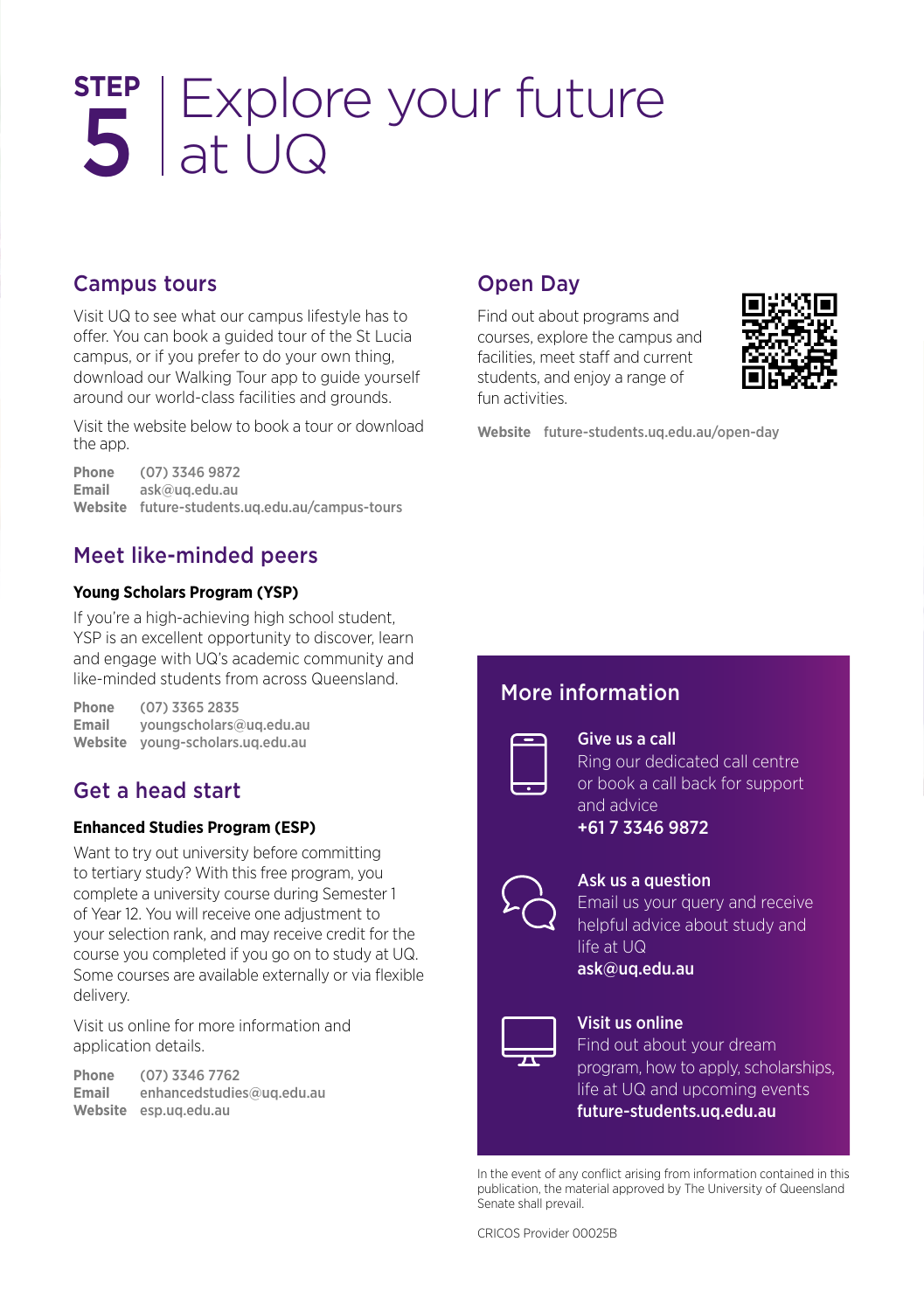

| <b>AGRICULTURE AND ENVIRONMENT</b>                |  |                                                     |                           |                           |  |             |                                                                                                                                                                                                                                                                                                                                                     |  |
|---------------------------------------------------|--|-----------------------------------------------------|---------------------------|---------------------------|--|-------------|-----------------------------------------------------------------------------------------------------------------------------------------------------------------------------------------------------------------------------------------------------------------------------------------------------------------------------------------------------|--|
| <b>Agribusiness</b>                               |  |                                                     | $\cdots \cdots$ $\bullet$ |                           |  |             |                                                                                                                                                                                                                                                                                                                                                     |  |
| <b>Agricultural Science</b>                       |  |                                                     |                           |                           |  |             |                                                                                                                                                                                                                                                                                                                                                     |  |
| <b>Environmental Management (Honours)</b>         |  |                                                     |                           |                           |  |             |                                                                                                                                                                                                                                                                                                                                                     |  |
| <b>Environmental Science</b>                      |  |                                                     |                           |                           |  |             | $\begin{picture}(20,20) \put(0,0){\line(1,0){10}} \put(15,0){\line(1,0){10}} \put(15,0){\line(1,0){10}} \put(15,0){\line(1,0){10}} \put(15,0){\line(1,0){10}} \put(15,0){\line(1,0){10}} \put(15,0){\line(1,0){10}} \put(15,0){\line(1,0){10}} \put(15,0){\line(1,0){10}} \put(15,0){\line(1,0){10}} \put(15,0){\line(1,0){10}} \put(15,0){\line(1$ |  |
| <b>Equine Science</b>                             |  | $\blacksquare$ ) $\cdots$ $\cdots$ $\blacksquare$ ) |                           |                           |  |             |                                                                                                                                                                                                                                                                                                                                                     |  |
| <b>Veterinary Technology</b>                      |  |                                                     | $\mathbb{D}$ $\mathbb{C}$ |                           |  | $R$ $R$ $R$ |                                                                                                                                                                                                                                                                                                                                                     |  |
| <b>Wildlife Science</b>                           |  | $\bigcap$ $\bigcirc$                                |                           |                           |  | $R$ $R$ $R$ |                                                                                                                                                                                                                                                                                                                                                     |  |
| <b>ARCHITECTURE AND PLANNING</b>                  |  |                                                     |                           |                           |  |             |                                                                                                                                                                                                                                                                                                                                                     |  |
| <b>Architectural Design</b>                       |  |                                                     |                           |                           |  |             |                                                                                                                                                                                                                                                                                                                                                     |  |
| Design                                            |  |                                                     |                           |                           |  |             |                                                                                                                                                                                                                                                                                                                                                     |  |
| <b>Regional and Town Planning</b>                 |  |                                                     |                           |                           |  |             |                                                                                                                                                                                                                                                                                                                                                     |  |
| ARTS, HUMANITIES AND SOCIAL SCIENCES              |  |                                                     |                           |                           |  |             |                                                                                                                                                                                                                                                                                                                                                     |  |
| <b>Advanced Humanities (Honours)</b>              |  |                                                     |                           |                           |  |             |                                                                                                                                                                                                                                                                                                                                                     |  |
| Arts                                              |  |                                                     |                           |                           |  |             |                                                                                                                                                                                                                                                                                                                                                     |  |
| Communication                                     |  |                                                     |                           |                           |  |             |                                                                                                                                                                                                                                                                                                                                                     |  |
| <b>Criminology and Criminal Justice (Honours)</b> |  |                                                     |                           |                           |  |             |                                                                                                                                                                                                                                                                                                                                                     |  |
| Humanities (Western Civilisation)/Laws (Honours)  |  |                                                     |                           |                           |  |             |                                                                                                                                                                                                                                                                                                                                                     |  |
| <b>International Studies</b>                      |  |                                                     |                           |                           |  |             |                                                                                                                                                                                                                                                                                                                                                     |  |
| Journalism                                        |  |                                                     |                           |                           |  |             |                                                                                                                                                                                                                                                                                                                                                     |  |
| Music (Honours)*                                  |  |                                                     |                           |                           |  |             |                                                                                                                                                                                                                                                                                                                                                     |  |
| <b>Social Science</b>                             |  |                                                     |                           |                           |  |             |                                                                                                                                                                                                                                                                                                                                                     |  |
| <b>BUSINESS, ECONOMICS AND LAW</b>                |  |                                                     |                           |                           |  |             |                                                                                                                                                                                                                                                                                                                                                     |  |
| <b>Advanced Business (Honours)</b>                |  |                                                     |                           |                           |  |             |                                                                                                                                                                                                                                                                                                                                                     |  |
| <b>Advanced Finance and Economics (Honours)</b>   |  |                                                     |                           |                           |  |             |                                                                                                                                                                                                                                                                                                                                                     |  |
| <b>Business Management</b>                        |  |                                                     |                           | $\cdots \cdots \bullet$   |  |             |                                                                                                                                                                                                                                                                                                                                                     |  |
| Commerce                                          |  |                                                     |                           |                           |  |             |                                                                                                                                                                                                                                                                                                                                                     |  |
| <b>Economics</b>                                  |  |                                                     |                           |                           |  |             |                                                                                                                                                                                                                                                                                                                                                     |  |
| Laws (Honours)                                    |  |                                                     |                           |                           |  |             |                                                                                                                                                                                                                                                                                                                                                     |  |
| Politics, Philosophy and Economics (Honours)      |  |                                                     |                           | $\bigcirc$ and $\bigcirc$ |  |             |                                                                                                                                                                                                                                                                                                                                                     |  |
| <b>Tourism, Hospitality and Event Management</b>  |  |                                                     |                           |                           |  |             |                                                                                                                                                                                                                                                                                                                                                     |  |